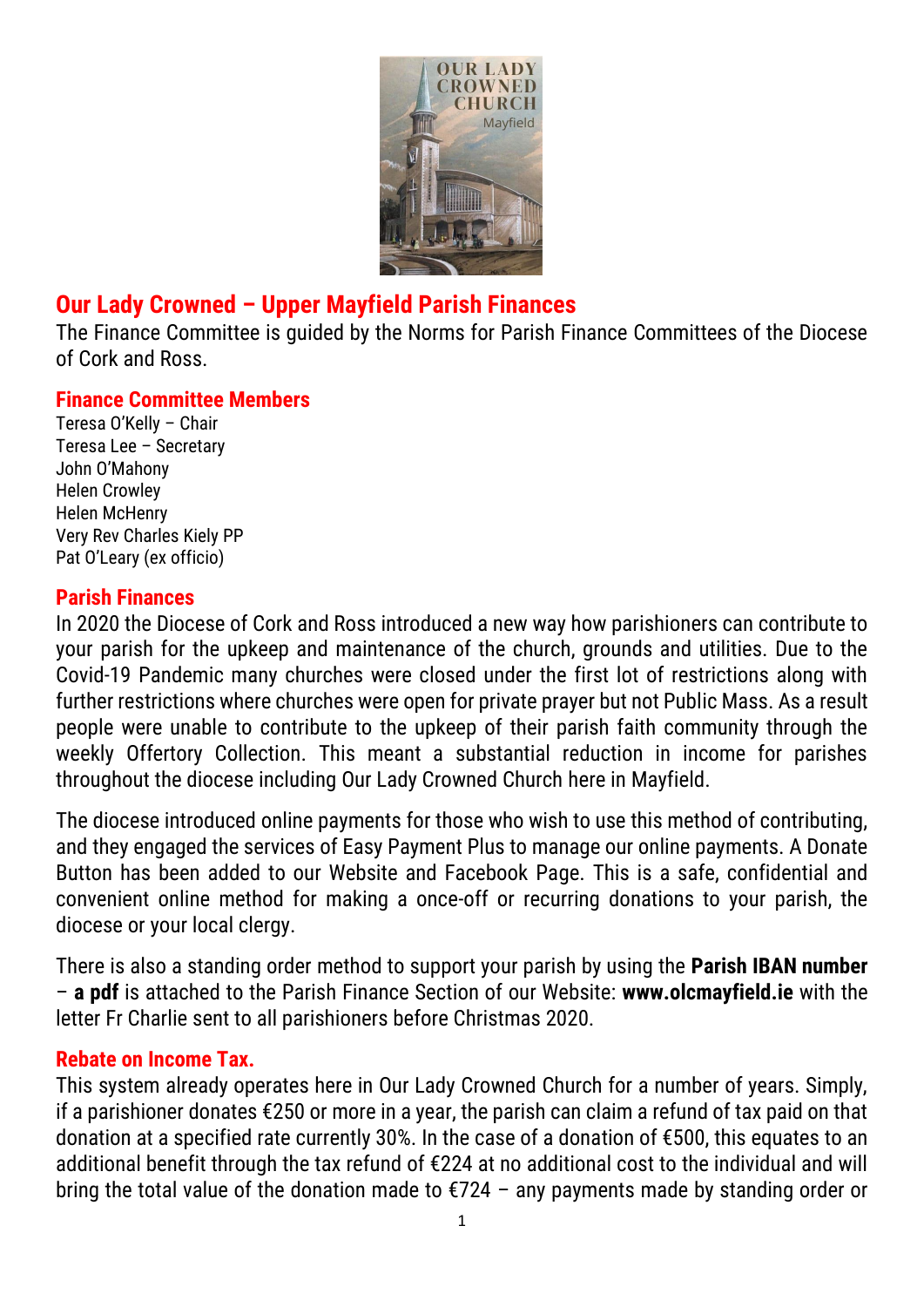through the online donate facility will also qualify. For further information on how your parish might benefit from a tax refund – please contact the Parish Office on: **0214551276** or **office@olcmayfield.ie**

**Further details are available on the [Revenue](https://www.revenue.ie/en/companies-and-charities/charities-and-sports-bodies/charitable-donation-scheme/who-can-claim-the-relief.aspx) website.**

# **New methods of supporting your Parish Financing here in Our Lady Crowned Church.**



## **The Donate Button on our Parish Website**

This past week we introduced a Donate Button to our Parish Website. Simply log onto our Website **www.olcmayfield.ie** - go to the Donate Button and click to see how it operates.

## **QR Code** - Quick Response Code

**QR** stands for "Quick Response." It looks simple and it is. **QR codes** when scanned allows the user to access information instantly – hence why it's called a Quick Response Code.

Here is our diocese each parish has its own unique QR Code. Both the QR Code and the Donate Button are secure and safe ways to make payments to the parish whenever you wish to do so  $-$ The secure site is called **Payzone**. If you have a phone with a camera you can point at the above QR Code and it will take you to the Parish Donate Button for the Offertory Collection etc. You can use a credit or debit card to make an offering.

Shortly we will give you more details about this on our Parish Facebook Page and Website. This will also have a video link which will explain all of this in more detail.

As always we thank our parishioners for their continuous generosity and financial support during these difficult times.

**The following are the Unique QR Codes for Our Lady Crowned Church – Upper Mayfield:**



**Our Lady Crowned Church – Church Collections Main Page.**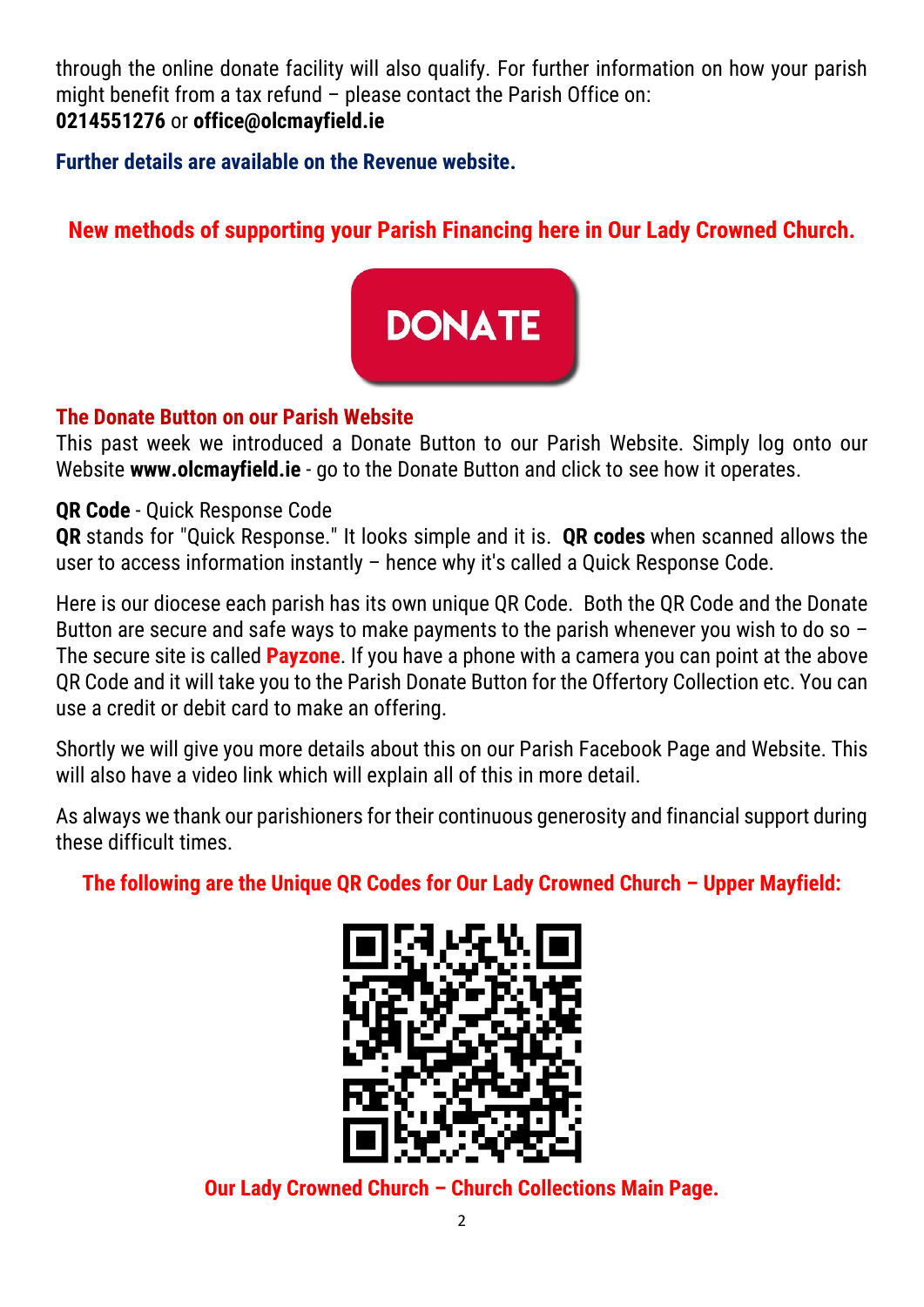

 $\boxed{\textcircled{\textbf{e}}$  | payzone | **Our Lady Crowned Church - For use in the Parish Office for Mass Cards etc.**



POWERED BY  $\overline{\text{C}}$  payzone **Our Lady Crowned Church - Offertory Collection**



POWERED BY  $\left|\mathbf{\Theta}\right|$  payzone **Our Lady Crowned Church – Priest's Income**